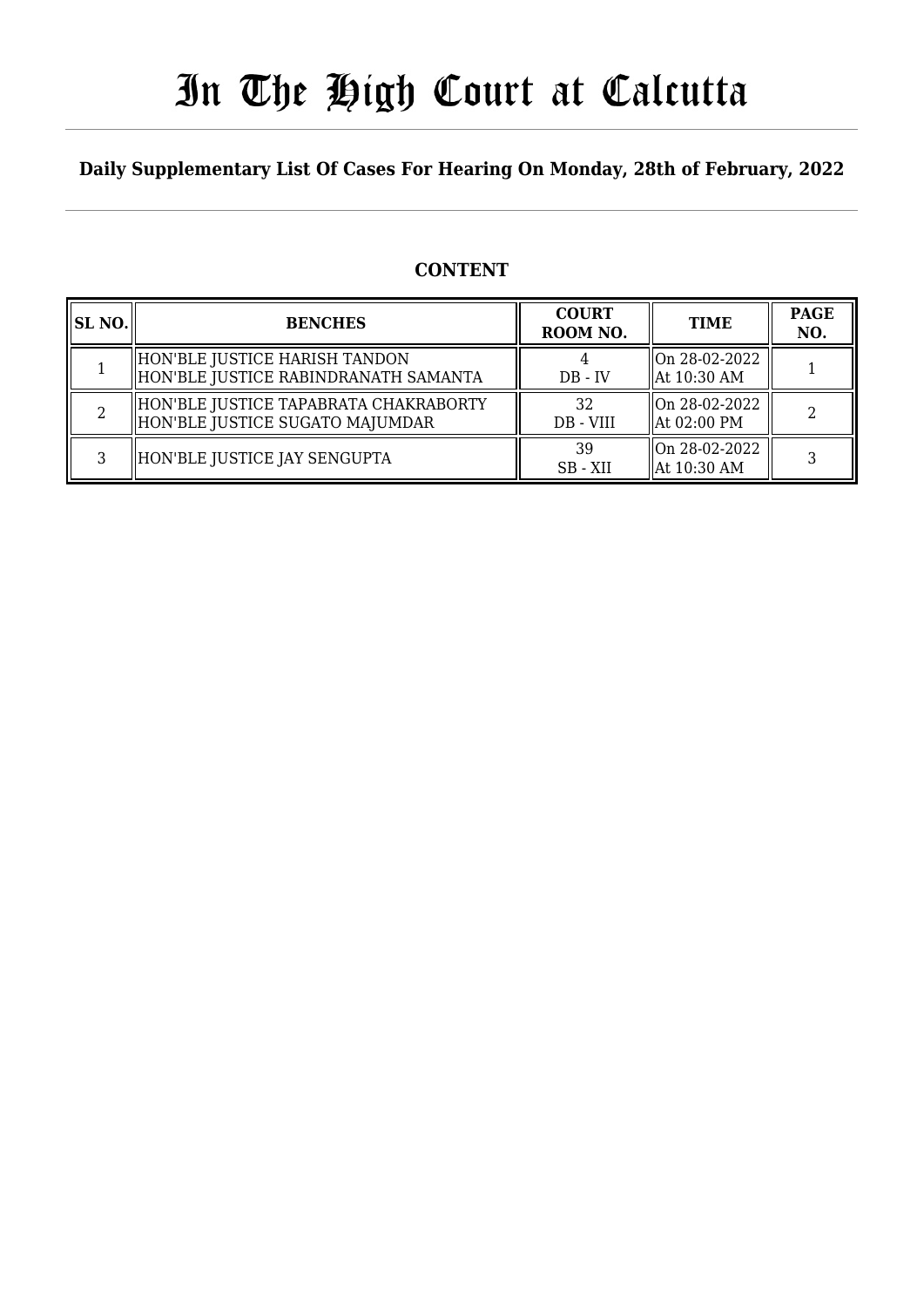

# Calcutta High Court **In The Circuit Bench at Port Blair Appellate Side**

**DAILY CAUSELIST For Monday The 28th February 2022**

**COURT NO. 4**

**DIVISION BENCH (DB - IV)**

**AT 10:30 AM**

**HON'BLE JUSTICE HARISH TANDON HON'BLE JUSTICE RABINDRANATH SAMANTA (VIA VIDEO CONFERENCE)**

**FROM PRINCIPAL BENCH**

#### **MOTION**

1 WP.CT/171/2021 THE LIEUTENANT

GOVERNOR VS ESTHER SAMUEL KRISHNA RAO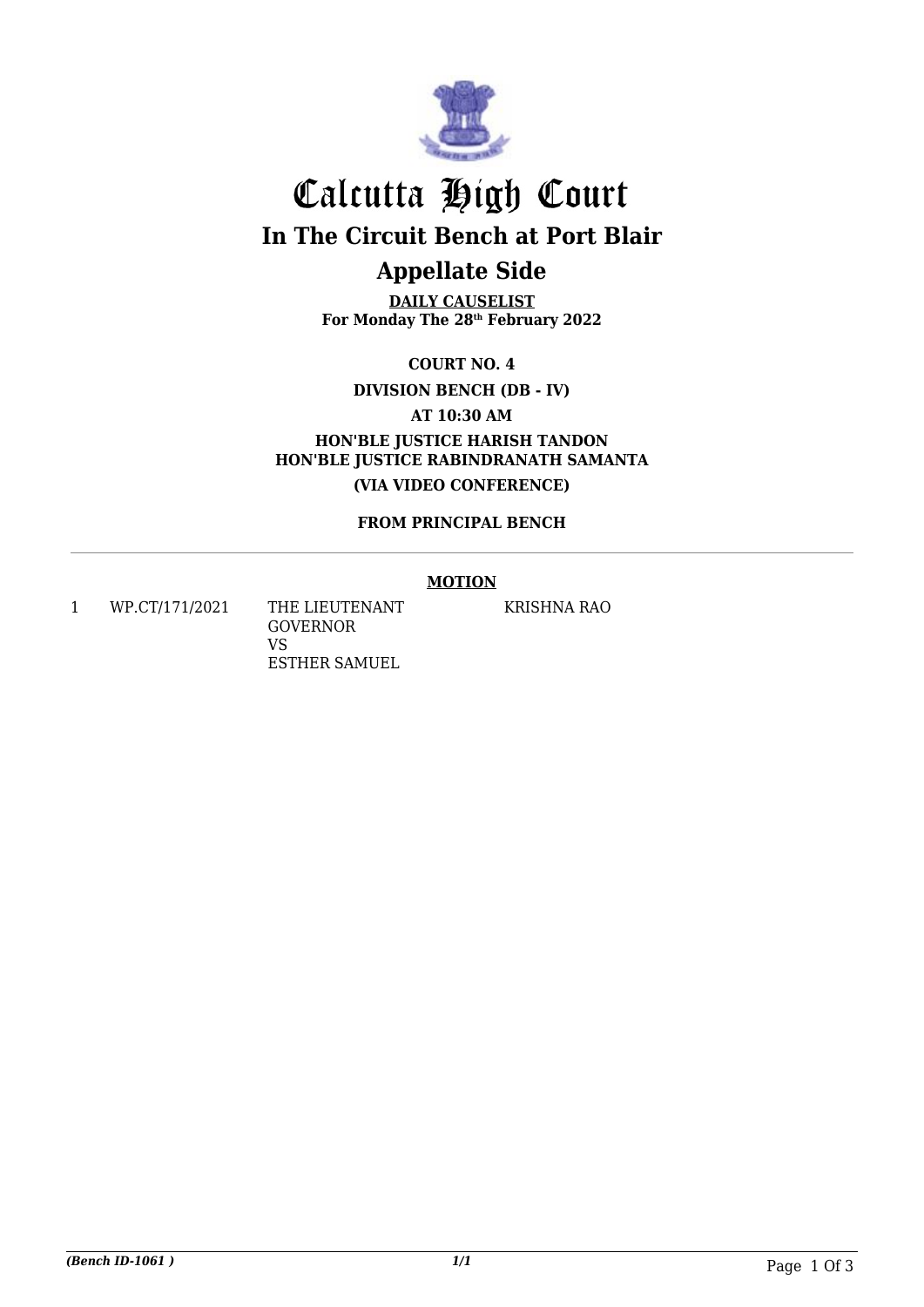

### Calcutta High Court **In The Circuit Bench at Port Blair Appellate Side**

**DAILY CAUSELIST For Monday The 28th February 2022**

**COURT NO. 32**

**DIVISION BENCH (DB - VIII)**

**AT 2:00 PM**

**HON'BLE JUSTICE TAPABRATA CHAKRABORTY HON'BLE JUSTICE SUGATO MAJUMDAR**

**(VIA VIDEO CONFERENCE)**

**FROM PRINCIPAL BENCH**

#### **APPLICATION FOR ANTICIPATORY BAIL**

1 CRM(A)/1/2022 PRADEEP RAM

VS THE STATE (U.T. OF ANDAMAN AND NICOBAR ISLANDS)

ALISHAM VENKATESH